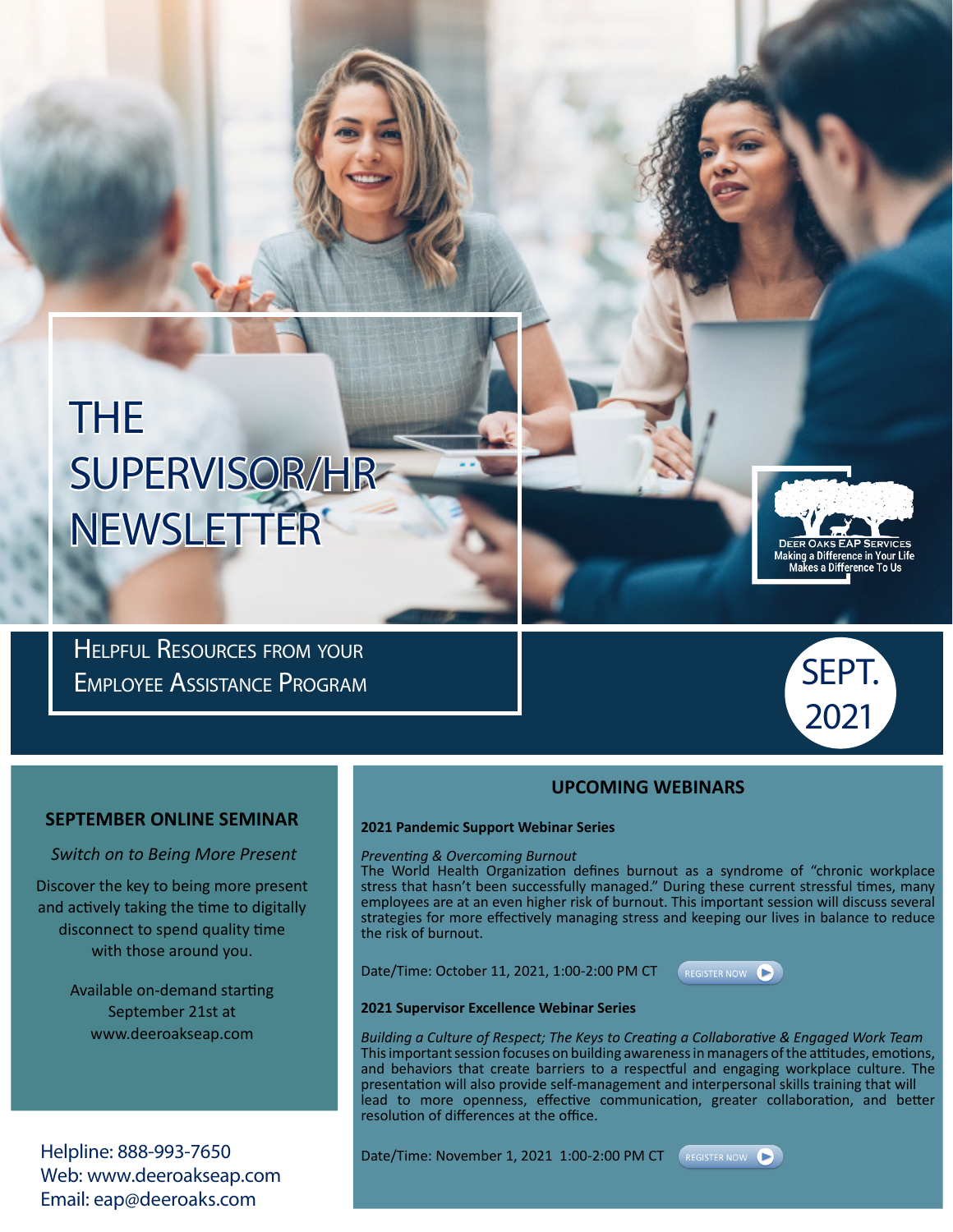# A Manager's Guide to Suicide Postvention in the Workplace Part 3

# **Short-Term Recovery Phase**

Link: Identify affected employees and link them to additional support resources including mental health services.

As they plan their postvention response, managers need to be aware that for a smaller subset of people, a more profound emotional reaction might result in response to the suicide: complicated grief, trauma reaction, and even suicidal ideation. As such, managers will need to make crisis counseling and employee assistance program (EAP) services readily available and easy to access, while they also create a culture that promotes and supports help-seeking behavior and allows employees to disclose their needs and seek services confidentially. Be mindful that there may be certain individual employees the managers will want to connect with intentionally and encourage to participate in the available support resources. Participation in these support services in the workplace must always be voluntary; yet, it is reasonable to believe that most employees will respond positively when managers express their care and offer tangible and meaningful support. Many organizations have as an operating policy that leadership consults with the EAP in the immediate aftermath of a suicide or another critical incident, to determine the most appropriate response. There is no "one-size-fits-all" approach, and every response needs to be tailored to the specifics of that work group situation and culture, as well as to each individual affected.

When designing a customized response, leaders have many factors to consider. For example, managers should consider the circles of impact (e.g. work teammates, close work friends, direct reports), nature of the work (e.g. school setting or health care setting), demographics of impacted employees (e.g. younger or new employees versus senior or tenured employees, and differences in faith perspectives or spiritual practices), workplace schedules, productivity demands, and proximity to other critical incidents.

The response plan will often include arranging for a specifically trained behavioral health professional to be available in the workplace for some period of time to do the following:

- 1. Consult with and support management in what is often a fluid or unfolding situation
- 2. Play a role in formal communication to the employees on issues such as the availability of support services, normalizing reactions, and psychoeducation on self-care and recovery
- 3. Meet with affected employees individually and in small groups, depending on the workplace situation and employee preferences, to help facilitate resiliency and recovery
- 4. Encourage those experiencing complicated grief or trauma reactions to follow through with additional support resources as available, especially the EAP and other professional community mental health resources
- 5. Be available for triage of safety needs of acutely affected employees

Experience and research show that most people who experience tremendous loss and hardship show remarkable resiliency and either return to previous levels of functioning after a period of adjustment or even grow from the experience.1 Thus, managers can expect that the great majority of employees will recover from the suicide death and other similar critical incidents rather quickly, especially when they stay connected to support systems, reach out to trusted others, take care of their bodies with good nutrition, proper rest, moderate exercise, and hydration, and mentally coach themselves to be patient and compassionate with themselves while they recover and heal.

There are, however, some individuals who may be especially vulnerable to complications in their healing and recovery process. This could be because they are already going through major stressors in their lives, their support system is dysfunctional, they have ongoing emotional or behavioral health vulnerabilities, or they have some suicide history. These issues may be largely unknown or invisible to those in the workplace, or may have been only rumored, but these individuals especially could benefit from connecting with a behavioral health professional to help guide their recovery.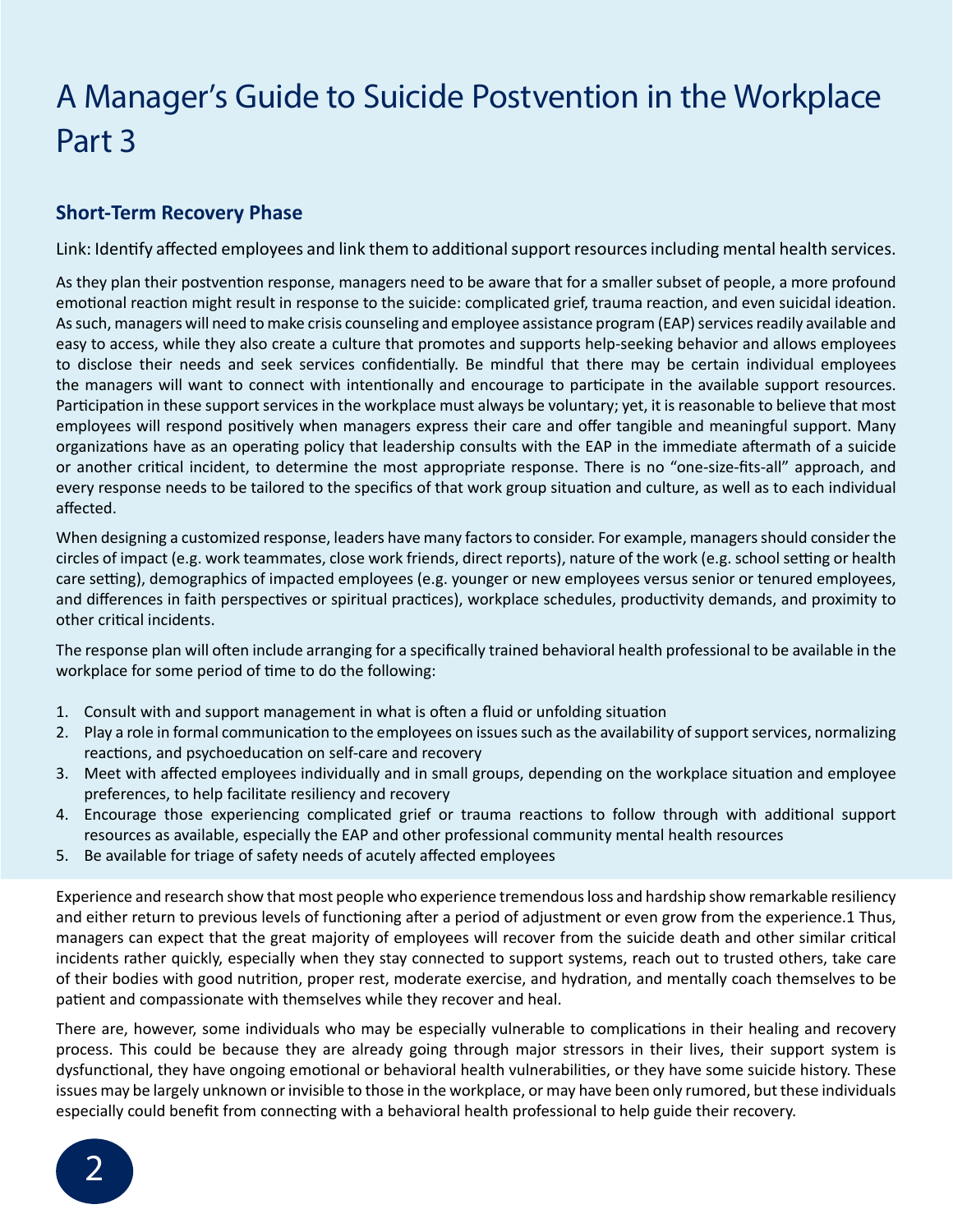Another important consideration in a death by suicide is the ever-present but unanswerable "Why (did this happen)?" question that may linger on in some minds. Managers and even crisis support counselors are unlikely to be able to answer this question satisfactorily, nor should they try. This question is quite often linked to one's spiritual beliefs, worldview, or faith tradition, and it is usually better to acknowledge that this is a normal question and encourage the person to talk it through with his or her religious mentor, supportive family and friends, or a mental health professional.

Typically, a behavioral health professional who is part of the crisis response team in the workplace will be watchful for more affected or vulnerable employees and will then encourage them to follow through with their EAP services. In some cases, the behavioral health professional can even support the employee in making that initial call for help, which for some individuals can be very difficult, possibly even an obstacle.

### **Action Points**

- Contact the EAP to develop a customized response (e.g. grief counseling, education, and community counseling resources).
- Compile and promote a list of suicide bereavement-specific support resources:
	- Suicide bereavement support groups for adults and children
	- The American Foundation for Suicide Prevention lets you look up a support group by zip code here: https://afsp.org/find-a-support-group
	- Support group directory—https://suicidology.org/resources/suicide-loss-survivors
	- Reference guide of resources—https://sites.google.com/a/personalgriefcoach.com/suicidegriefsupport
	- -Website by survivors for survivors—https://allianceofhope.org
	- -National Suicide Prevention Lifeline—800-273-8255 (TALK), https://suicidepreventionlifeline.org

## **Comfort: Support and promote healthy grieving.**

Grief is a highly complex but normal and natural human response to the death of a loved one. When the death is sudden, unexpected, and potentially traumatic, as in a death by suicide, the grief process can become complicated by blame, guilt, shame, and anger. Sometimes managers may feel uncertain about how best to support their team in the aftermath of suicide, and either over- or underreact. The best strategy is to consider what are the common practices and policies for dealing with other forms of bereavement, trauma, or health issues, and start there in figuring out how best to proceed. Any deviation from these practices could be seen as stigmatizing by staff (e.g. "Why is this death being treated differently than any other?").

Managers do not need to be experts on grief, but it is helpful to know that grieving is a process that varies from individual to individual. During the initial acute phase, it may be very difficult for some people to maintain focus and be productive. However, after the first couple of days, most people will long for things to get "back to normal" and will find a way to continue grieving while simultaneously taking care of their other responsibilities. This process may be different if the deceased was an immediate family member, as moving through the initial acute phase may be more painful and complicated, and may require some lifestyle changes as well.

If the family chooses to have a private mourning activity or if the service is held out of state, coworkers are often left to grieve without the closure that a funeral or memorial can often provide. Under these circumstances, it might benefit the workplace to gather to honor the deceased on- or off-site to let coworkers express their grief, share memories to celebrate the life that was lived, and gain closure. When the death is by suicide, often the emotional responses are amplified, and the remembrance service can become very instrumental in promoting healing.

Managers can help support this natural grieving and healing process by:

- 1. Being aware of what types of workplace productivity concessions may be made the first couple of days (time off, lightened duties, funeral attendance, etc.)
- 2. Managing by walking around—in other words, being visible and checking in with employees
- 3. Helping find the right balance between commemorating the deceased, but not memorializing the death in a dramatic or glorified fashion
- 4. Being a role model for healthy grieving as well—It's OK for managers to acknowledge their own feelings regarding the loss of a colleague, and possibly even speak to their own coping strategies.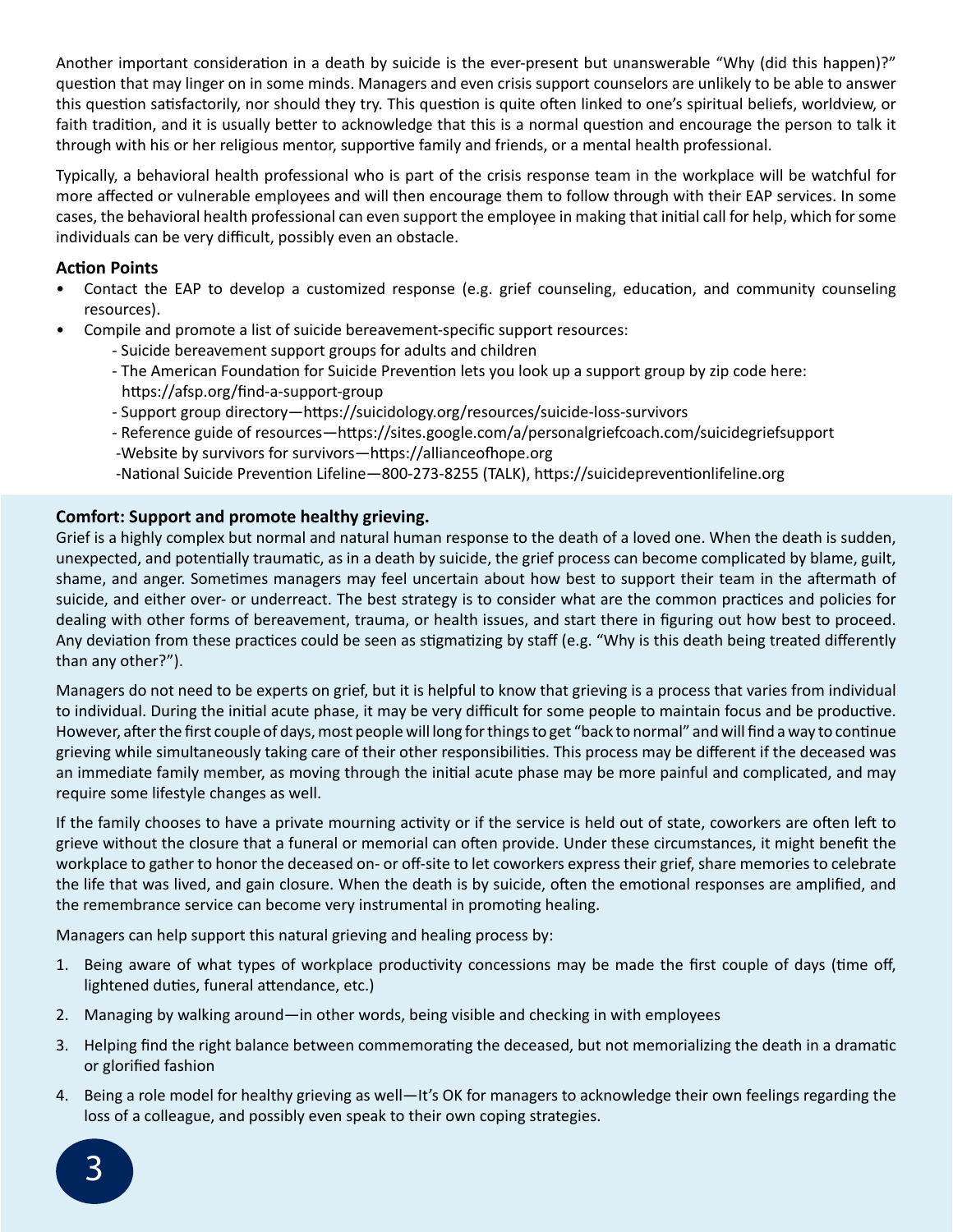### **Action Points**

- Participate in mourning activities (e.g. funerals, memorial services, etc.).
- Instead of enshrining the desk or other workspace, suggest to coworkers that they help create a memory album or quilt for the bereaved family or make a donation to a charity appreciated by the deceased (or the deceased's family).

### **Restore: Reestablish workplace equilibrium and optimal functioning.**

As managers and leaders in the workplace, it's important never to lose sight of the fact that it is part of a manager's responsibility to stabilize the workplace and restore functioning. Ultimately, things need to get back to normal, even if that means a new normal.

Managers have the very challenging task of balancing the need to care for and support affected employees, making sure that important work gets done and customers are served. Furthermore, managers need to hold to a critical balance of feeling the impact of the trauma themselves and taking care of their own healing and recovery needs—a challenging, if not daunting, task.

Managers should not isolate or be the "lone ranger" at these times. Rather, they would be wise to consult with HR and their own supervisor to clarify the policies and boundaries of flexibility regarding accommodating employee needs and any changes in workloads or deadlines. Develop a return-to-work schedule for those most profoundly impacted. Conduct peer supervision with other managers to evaluate the postvention process.

#### **Lead: Reinforce and build trust in organizational leadership.**

Leadership in times of crisis is always an opportunity to reinforce and build trust, confidence, and workplace cohesiveness. When done well, employees will feel cared about, supported, and secure in the knowledge that leadership is both compassionate and competent. Feeling cared about and supported in the immediate aftermath of a traumatic event is hugely important in the healing and recovery process. The positive outcomes of this response can contribute to an overall stronger, more cohesive, engaged, and productive workplace culture.

The **ACT MODEL** is a structured process for leaders to help facilitate individual and organizational recovery:2

- **• Acknowledge** the trauma, positioning leaders as also affected by the tragedy.
- **• Communicate** compassion and competence.
- **• Transition** the workforce by setting an expectation of recovery and resiliency and helping the workforce achieve "new normal" and prevention mind-set.

It is known that the converse is also true. If leadership fails to respond wisely and sensitively to a suicide death impacting the workplace, there will inevitably be at least some loss of trust and confidence. Ensuring fear from employees might result—either management did not care or did not know what to do, so it did nothing—and the overall impact of the traumatic event is magnified. One way to establish trust is for leaders to acknowledge how they have been personally affected by the loss. If leadership provides personalized, reassuring communication, it helps the team transition from crisis to healing.

#### References

Mancini, A., & Bonanno, G. (2009). Predictors and parameters of resilience to loss: Toward an individual differences model. Journal of Personality, 77(6), 1805–1832.

VandePol, B. (2003). The high cost of workplace trauma: Leading employees through crisis. Retrieved July 19, 2021, from https://www. ehstoday.com

*Source: Carson J Spencer Foundation, Crisis Care Network, National Action Alliance for Suicide Prevention, & American Association of Suicidology. (2013). A manager's guide to suicide postvention in the workplace: 10 action steps for dealing with the aftermath of suicide. Denver, CO: Carson J Spencer Foundation. Retrieved July 19, 2021, from the Action Alliance for Suicide Prevention website: https://theactionalliance.org*